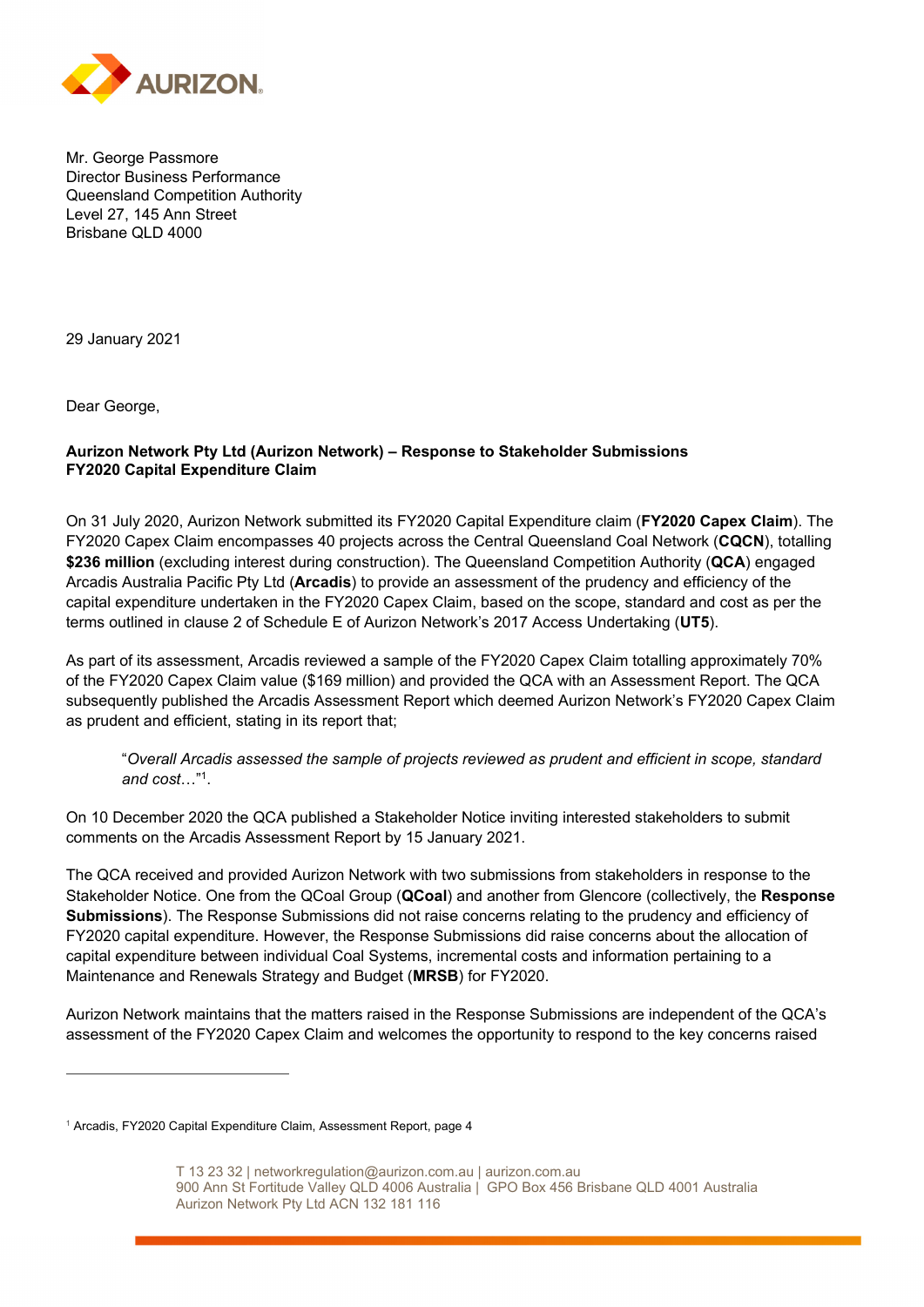within the FY2020 Capex Claim Response Submissions below. Aurizon Network acknowledges that as part of the FY2021 Annual Review of Reference Tariff process (**FY2021 ARRT**), QCoal raised similar concerns relating to the allocation of Newlands System renewal capital expenditure between Newlands and GAPE Train Services. The QCA in its Final Decision on the FY2021 ARRT, outlined that it expects 'that Aurizon Network will continue to work collaboratively with all participants of the Rail Industry Group in order to develop an appropriate approach to allocate the incremental cost of renewals on the Newlands system'. While progress in this regard has been limited to date, Aurizon Network has committed to accelerate discussions with the QCA and interested stakeholders and this commitment has been included in Aurizon Network's Final Draft MRSB for FY2022.

## **1. The regulatory process relating to the approval of Capital Expenditure**

## **a) Capital Expenditure Claim**

It is important to clarify that the Capital Expenditure Claim (**Capex Claim**) is one aspect of an overall regulatory assessment process, referred to as the Capital Approval Process. Clause 1.3 (a) in Schedule E of UT5 outlines that Aurizon Network will;

*"…provide to the QCA the details for capital expenditure that Aurizon Network considers should be included in the Regulatory Asset Base with sufficient supporting evidence that the QCA may require to determine the prudency and efficiency of the capital expenditure…"* 

Upon submission of the Capex Claim the QCA's obligation according to clause 2.2 (b) in Schedule E of UT5 is;

*"…determining the prudency and efficiency of capital expenditure, the QCA must have regard to the following:* 

- *(i) the scope of works;*
- *(ii) the standard of works; and*
- (iii) *the costs"*

When Aurizon Network submits a Capex Claim, it outlines the capital expenditure associated with the projects and assets that have been commissioned during the financial year. In this context, the QCA's task should be limited to reviewing and assessing the prudency and efficiency of the annual capital expenditure that Aurizon Network considers should be included in the Regulatory Asset Base (**RAB**).

# **b) RAB Roll-Forward**

Following the QCA's approval of the FY2020 Capex Claim under clause 1.3 (a) of Schedule E of UT5, Aurizon Network is required to submit to the QCA a RAB Roll-Forward report in accordance with clause 1.3 (b) of Schedule E.

The RAB Roll-Forward report must be separately reported for each individual Coal System<sup>2</sup>. The capital expenditure associated with the projects approved by the QCA, is comprised of assets that have been commissioned in various locations throughout the CQCN. It is the location of these commissioned assets that determines the basis of how the RAB Roll-Forward is separately reported for each individual Coal System.

Applying this approach, any capital expenditure associated with the renewal or replacement of Newlands System Rail Infrastructure is to be included within the Newlands System RAB.

 $2$  Aurizon Network's 2017 Access Undertaking (UT5), clause 1.3 (b) (i) – (vi)

T 13 23 32 | networkregulation@aurizon.com.au | aurizon.com.au 900 Ann St Fortitude Valley QLD 4006 Australia | GPO Box 456 Brisbane QLD 4001 Australia Aurizon Network Pty Ltd ACN 132 181 116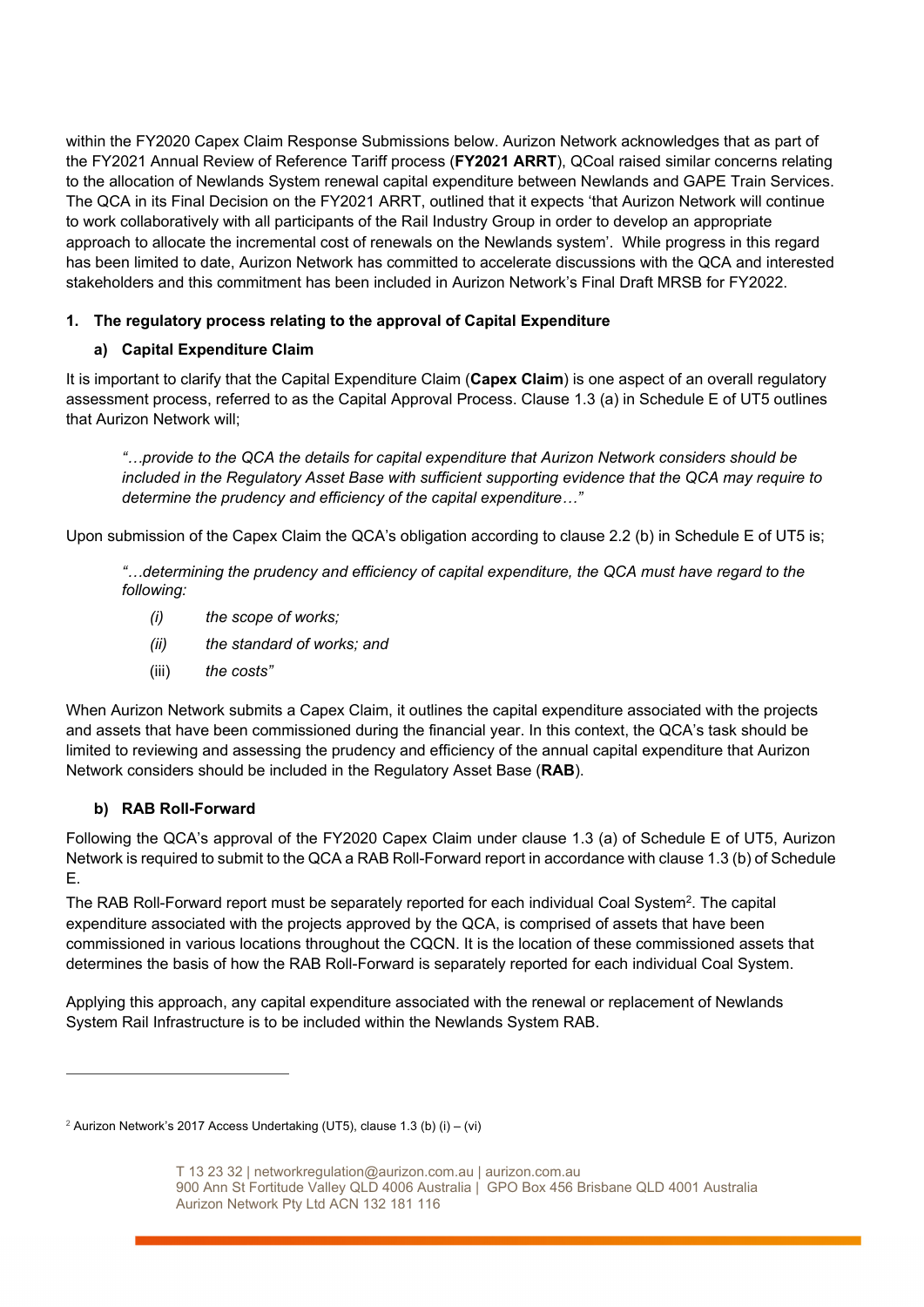The 'GAPE RAB' is comprised of the project costs associated with the Goonyella to Abbot Point Expansion (**GAPE**) Project only; this includes costs associated with the GAPE Link, Newlands System Enhancements and Goonyella System Enhancements. For FY2020 capital expenditure, Aurizon Network has identified all costs associated with the replacement or renewal of assets that were originally constructed as part of the GAPE Project, and will include these costs within the GAPE RAB.

Aurizon Network has provided an indicative Coal System breakdown of the overall FY2020 Capex Claim in Appendix A.

## **c) Annual Review of Reference Tariffs (ARRT)**

The allocation of Newlands System asset replacement and renewals expenditure is a 'cost allocation' issue that is relevant to pricing matters, i.e. it is not a RAB issue. As noted above, the RAB Roll-forward will attribute the approved capital expenditure to the RAB for each individual Coal System based on the location of the Rail Infrastructure. It is appropriate for any subsequent contribution towards the cost of shared infrastructure to be considered through the ARRT process (as per Part 4 of Schedule F of UT5), which sets the Allowable Revenues and Reference Tariffs for each individual Coal System.

Given the complexity of the issues that must be considered, Aurizon Network commits to engaging with relevant stakeholders and the QCA to discuss the basis upon which any Newlands System asset replacement and renewal expenditure, which is included in the Newlands RAB, should be attributable to Newlands and GAPE Train Services.

As noted above, Aurizon Network has committed to accelerating this engagement and will use best endeavours to commence discussions prior to submission of the FY2020 RAB Roll-Forward report. As part of this engagement, Aurizon Network will provide a listing of the individual asset renewals on the common rail infrastructure by asset program if required.

## **2. Response Submissions reference a Maintenance and Renewals Strategy and Budget for FY2020**

QCoal have outlined within its Response Submission that neither the FY2020 Capex Claim nor the Arcadis report;

*"… provide detailed system specific information which enables access holders to determine whether the expenditure is consistent with the RIG approved Maintenance and Renewals Strategy and Budget (MRSB)."* 

To clarify, for FY2020 there was no RIG approved MRSB. The FY2020 Capital Indicator for both the Newlands System and GAPE was approved by the QCA as part of its Final Decision on UT5 and the Capital Expenditure Allowable Revenue Adjustment (Schedule E, part 5) will apply to the extent that the approved capital expenditure varies from the Capital Indicator for each Coal System. The QCA's assessment against the RIGapproved maintenance and renewals strategy and budget will be relevant for FY2021 onwards.

If you have any questions in relation to this correspondence or the FY2020 Capital Claim, please do not hesitate to contact me directly on (07) 3019 8460 or via email Jon.Windle@aurizon.com.au

Yours sincerely

 $\overline{a}$ 

Jon Windle Manager Regulation Aurizon Network

T 13 23 32 | networkregulation@aurizon.com.au | aurizon.com.au 900 Ann St Fortitude Valley QLD 4006 Australia | GPO Box 456 Brisbane QLD 4001 Australia Aurizon Network Pty Ltd ACN 132 181 116